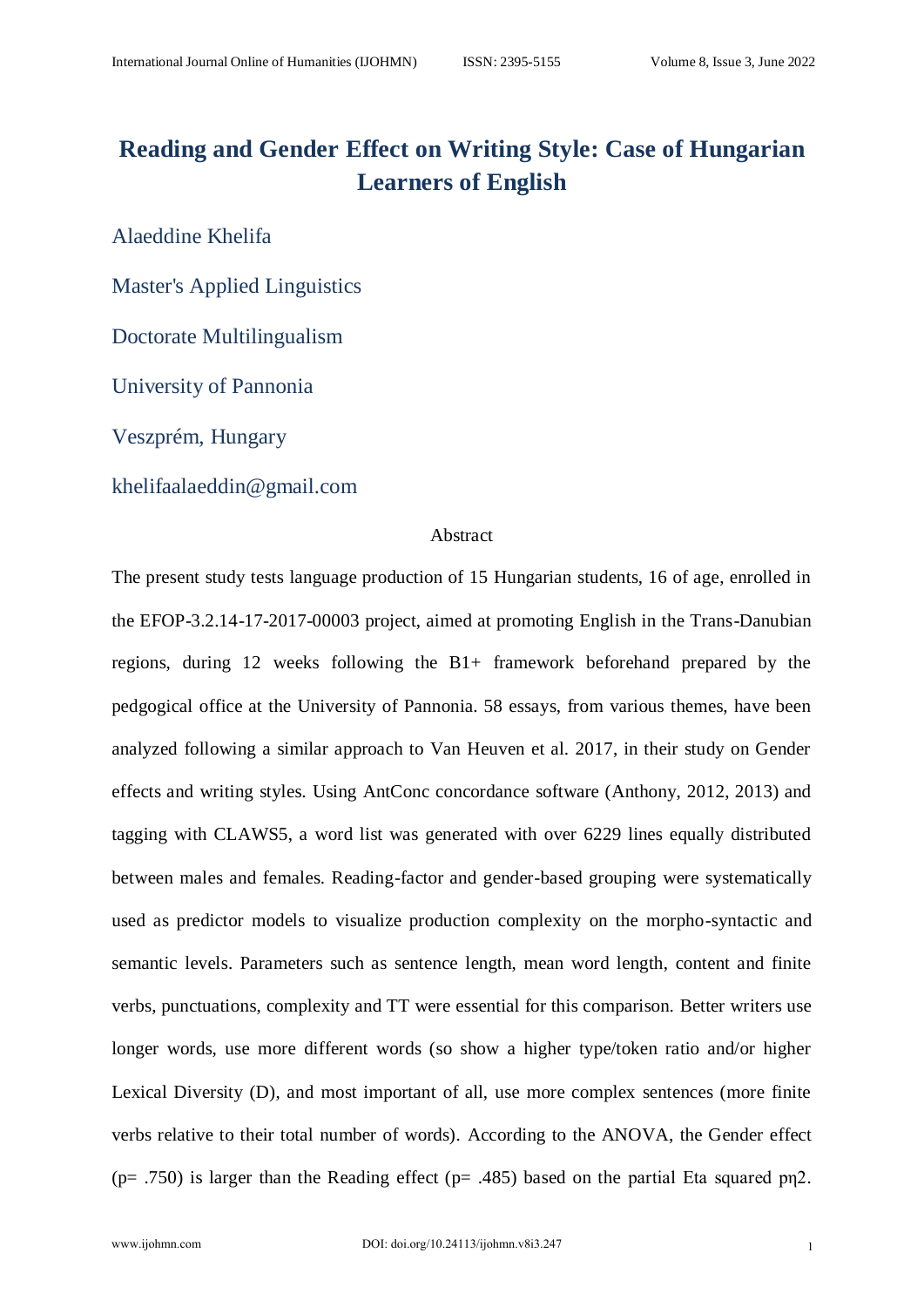Extracurricular reading yields better writing but only for the girls – it does not work for the boys.

Keywords**:** Extracurricular Reading, Gender Differences, Morpho-Syntactic Complexity,

Semantic Levels, Type/Token Ratio, Lexical Diversity

#### 1- Introduction

This article summarizes the language development of a select number of high school students during a semester, through collecting their creative writing on various topics. The collected essays were then presented to their teacher who raised the hypothesis that readers may produce lengthy and richer essays than their peers. Having done a similar research with professor van Heuven, Al Tamimi et al. in 2017, more hypotheses surfaced. The group was heterogenous consisting of students from different socio-economic status and interests. The discussions with their teacher after classes rose the curiosity to compare whether boys used more eloquent and unique vocabulary compared to girls, which alines with Otto Jespersen's (1922) statement, and whether their reading habit enriched their vocabulary regardless of gender. This assumption led their teacher to inquire who was an avid reader among the group to be marked as case study. Throughout the semester, a group of girls actively participated in class and produced impressive quality essays. For this purpose, all the essays were collected to visualize these differences.

## 2 - Participants and general information

The present study tracks EFL development for 15 Hungarian pupils, aged 16 years old, at Fekete István - Vörösmarty Mihály Általános Iskola és Gimnázium in Ajka (mixed proficiency levels) in 10th grade during 12 weeks, 90 minutes each session. The proposed lesson themes are provided by the University of Pannonia according to the B1+ framework as discussed at teachers consultation with the project supervisor. All the topics were taught story-based following coherent modules, with the help of realia and videos, to build up to the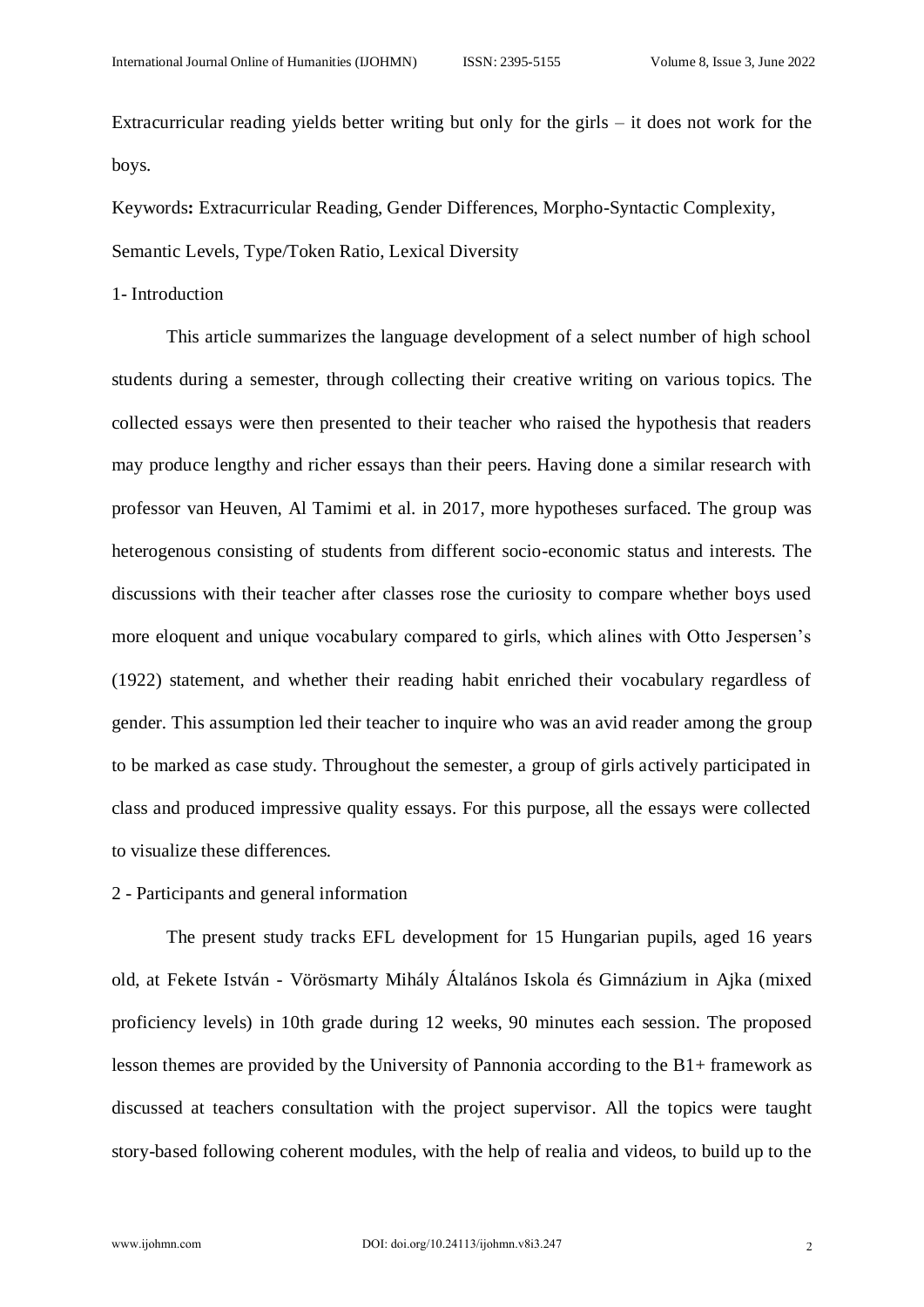production phase (essay writing). Essays have been collected regularly, including the individual and group work submissions, then kept in paper and digital forms. A series of variables will be looked at and compared throughout this longitudinal study (quantitative analysis) taking into consideration the word length, sentence length, syntactic-morphological complexity and vocabulary frequency. The data amounts to 12 sessions, 58 essays and 6229 words. All participants reported their written acceptance regarding their participation in the university program. Next to this, participants were fully informed regarding the objectives of the secondary study conducted by their teacher (me), while they were reassured that their answers were treated as confidential and used only for academic purposes.

#### 3 - Research questions

To what extent complexity, as in morpho-syntactic and semantic levels, and essay length correlate for English learners at an Intermediate level? Which predictor is the most important in explaining our results: Gender influence on writing style or extracurricular reading in English?

#### 4 - Literature

# 4.1 - Classrooms

Classrooms have not been homogenously reserved for monolinguals over the past decade enriched by various linguistic backgrounds, while other means of acquisition manifest interaction of languages, so the rigid monolingual approach to teaching was questioned for its demeaning aspect to learners' competence in the target language and limitation to their skills, and views on languages as separate and autonomous. It is generally agreed that multilingual competence develops with multilingual practices ( Jessner, 2008). Having developed those metacognitive strategies, bi/multilinguals are priviledged with "numerous linguistics means from a multilingual repertoire" (Otheguy, García, & Reid, 2015) enhancing their learning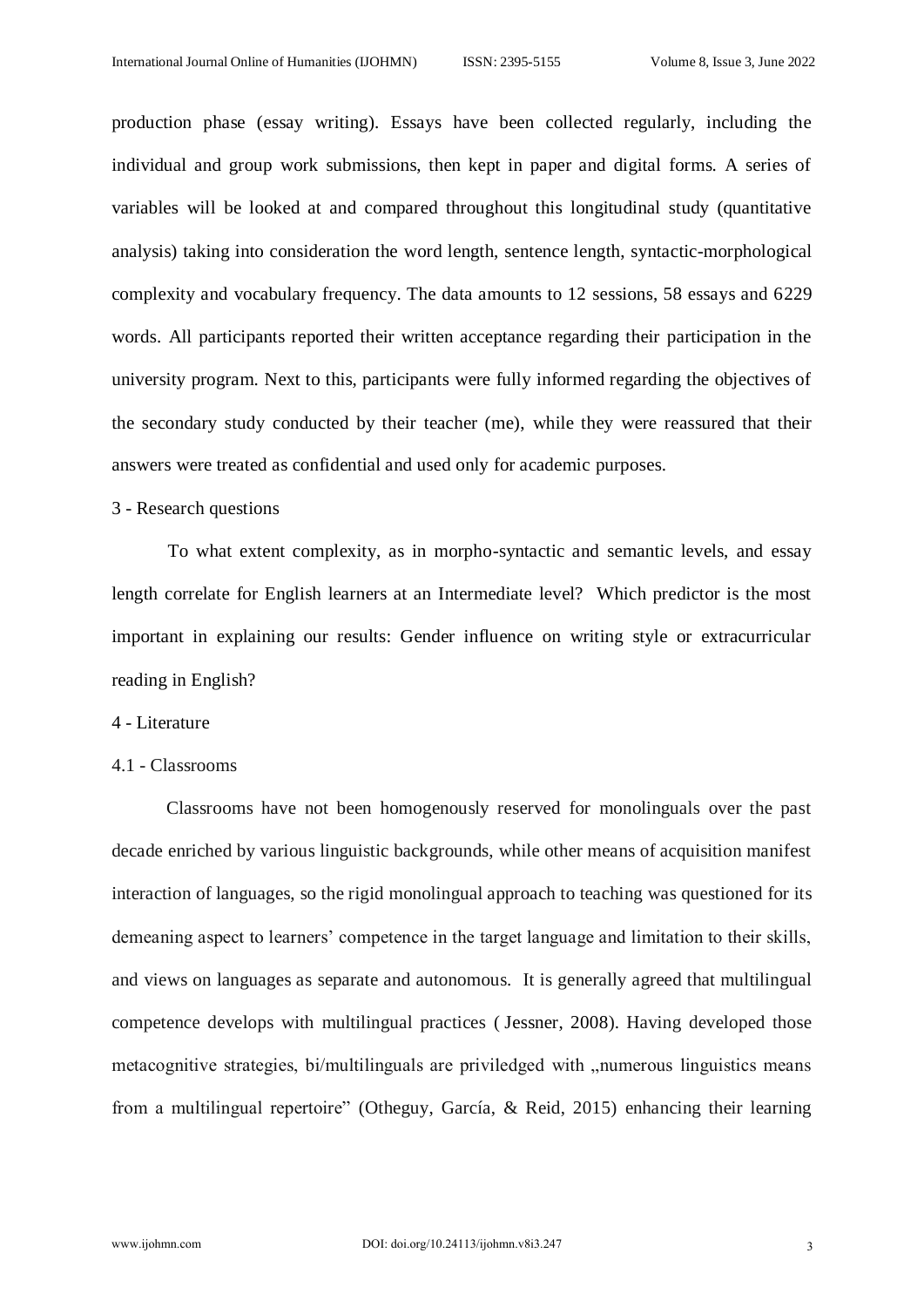experience, given that multilingual speakers' linguistic and cognitive abilities are not separate (Hofer, 2015).

#### 4.2 - Instruction-based learning

Instructional approaches had widely accepted the inhibiton of students dominant language to optimize L2 learning, viewing languages as separate and non cumulative, which is in contrast with bi/multilingualism understandings regarding languages as dynamic, cumulative and non-linear (Herdina & Jessner, 2002;Garcia & Flores, 2012) and studies that underlie language interactions in the learning process (Cummins, 2017). Learners may resort to their L1 prior knowledge to reflect on L2 learning (Alegria de la Colina & Garcia Mayo, 2009), providing the said previously acquired knowledge is encoded in their L1 (Cummins, 2008). Teaching for transfer is central to multilingual classroom and "opens up their language awareness in learning the L2" because languages are constantly activated and share relevant skills. Languages are cumulative in the sense of building up on common skills, based on holistic and dynamic understandings of multilingualism, which is due to high L1 proficiency level and exposure to the target language (Cummins, 2008).

# 4.3 – Complex Dynamic Systems

Complex dynamic systems represent the connecting and interacting systems that are in constant change over time and are characterized by their non-linearity. Through elements interaction and interrelation, a system seems to adapt to new factors and self-organize showing new patterns and development (*Cameron & Deignan*, 2006).

# 4.4 – Words in lexicon and syntax theories

In language teaching, a word is a basic unit of meaning and an important constituent for vocabulary acquisition (*O'Keeffe, McCarthy, & Carter*, 2007). Language is essentially a grouping of words, and rules governing complex units (*Cruse*, 2001) which form sentences. The basic units form a language lexicon specific to their respective language and grammar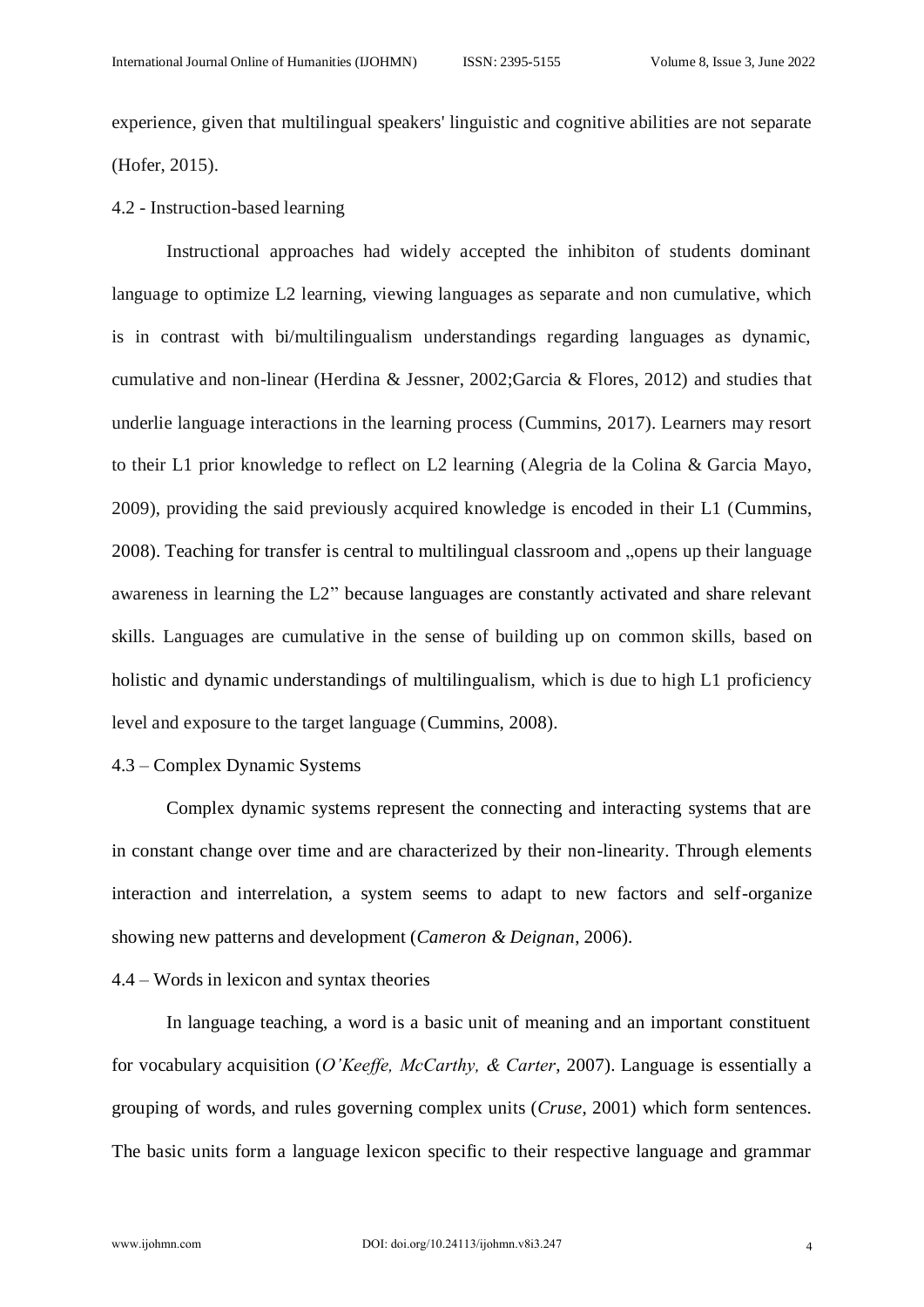rules. Most languages categorize these basic units into finite and infinite words (*Baker*, 2001) and the combination order of these finite and infinite units into phrases, clauses, or sentences. 5 - Methodology

The university had administered grammar-based online tests as initial measurement to roughly estimate the class language proficiency, then the essays were produced in class. For the purposes of this research, essays were categorized by sessions and topics. As far as data collection tools were concerned, the conduction of the research involves the use of SPSS, antconc, and UCREL CLAWS5 tagset. The method of purposive sampling is also used to develop the sample of the research under discussion. First, the written essays had to be entered as plain texts digitally to be simplified and ran through AntConc concordance software (Anthony, 2012, 2013). Then, a word list for each text with generated token frequencies. The texts were afterwards uploaded to the part-of-speech tagger CLAWS to compute sentence length and other relevant variables. Counting the occurences of tags, the number of content words and finite verbs have been determined.

## 6 - Results and discussion

The dataset contained 58 essays, 15 written by male and female high school students. The total number of words amounted to 6186, almost equally distributed between the sexes (2369 for the male sample and 3799 for the female authors) and tokens (1223 for males and 1702 for females) The lengths of individual texts varied considerably. The software-based analysis generated 6229 lines. A series of variables were accounted for to compare produced essays such as D complexity index, determined using D\_Tools software, type/token ratio, content words and finite verbs, generated from CLAWS5, word and sentence length, indicated by antconc software as shown in table 1. Gender was not the only determining factor for effectiveness as individual variance exists within the same group.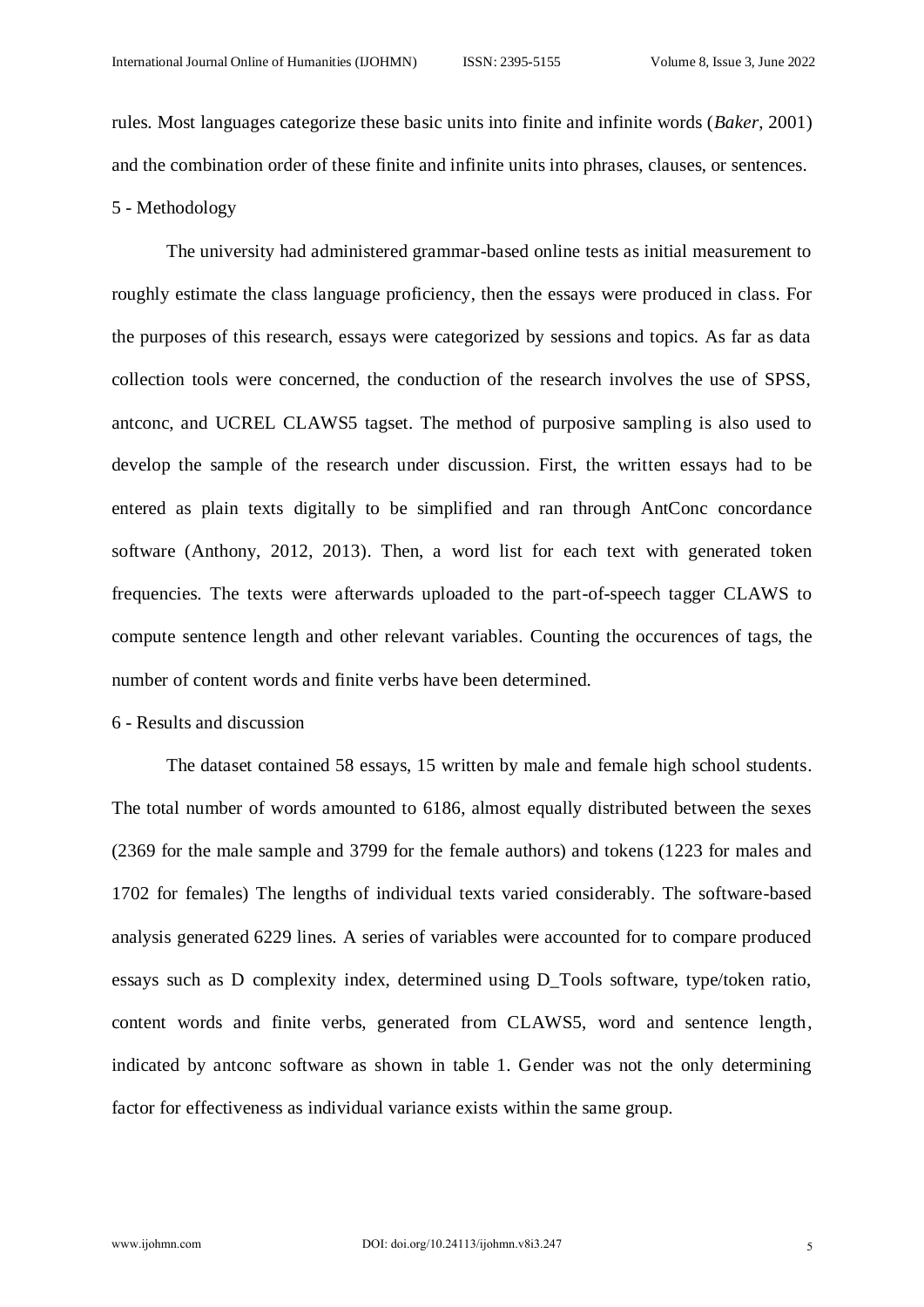| Factor        | Group<br>s | N              | Words      |                          | D-<br>complexity    |          | Content<br>Words        |           | <b>Finite Verbs</b> |          | Word<br>Length      |                       | <b>Sentence</b><br>Length |           |
|---------------|------------|----------------|------------|--------------------------|---------------------|----------|-------------------------|-----------|---------------------|----------|---------------------|-----------------------|---------------------------|-----------|
|               |            |                | Mean       | S.D.                     | Mea<br>$\mathsf{n}$ | S.D.     | Mean                    | S.D.      | Mea<br>$\mathsf{n}$ | S.D.     | Mea<br>$\mathsf{n}$ | S.D.                  | <b>Mea</b><br>n           | S.D<br>÷  |
| <b>Gender</b> | Male       | 8              | 296.1<br>3 | 40.6                     | 67.15               | 8.8      | 72.4                    | 10.1      | 28                  | 5.8<br>5 | 4.04                | .18<br>8              | 1.95                      | .08       |
|               | Femal<br>e | $\overline{7}$ | 542.7<br>1 | 342.1<br>$\overline{3}$  | 75.71               | 19.<br>4 | 158.5<br>$\overline{1}$ | 114.<br>8 | 104.7               | 90.<br>8 | 3.93                | .12<br>4              | 2.15                      | .26       |
| Readin<br>g   | Yes        | 6              | 598.5      | 339.7<br>$\underline{8}$ | 84.51               | 9.7      | 174                     | 117.<br>4 | 115.1               | 94.<br>9 | 4.02                | .18                   | 2.16                      | $\cdot$ 3 |
|               | <b>No</b>  | 9              | 286.3<br>3 | 40                       | 62.23               | 10.      | 71.67                   | 10.1<br>5 | 29.56               | 5.5<br>2 | 3.96                | .16<br>$\overline{2}$ | 1.97                      | .06       |

*Table 1 – Essay components based on Gender and Reading-factor*

Sentence length and word length within groups and between groups are not directly influenced by either gender or extracurricular reading separately, as ANOVA shows, with pvalue > .05 determining that the condition means were significantly different. Therefore the question lies in whose writing style was more influenced through reading. Among the determining variables, prevalence of finites ought to display the complexity relying on (1) reading factor (2) gender, as shown in figure 1.



*Figure 1 – Gender-based comparison of finites prevalence with focus on the reading-factor*

So what happens when students produce more texts? Student status effect on finite verb prevalence, number of characters in a word, Type/Token (T/T) ratio and total words.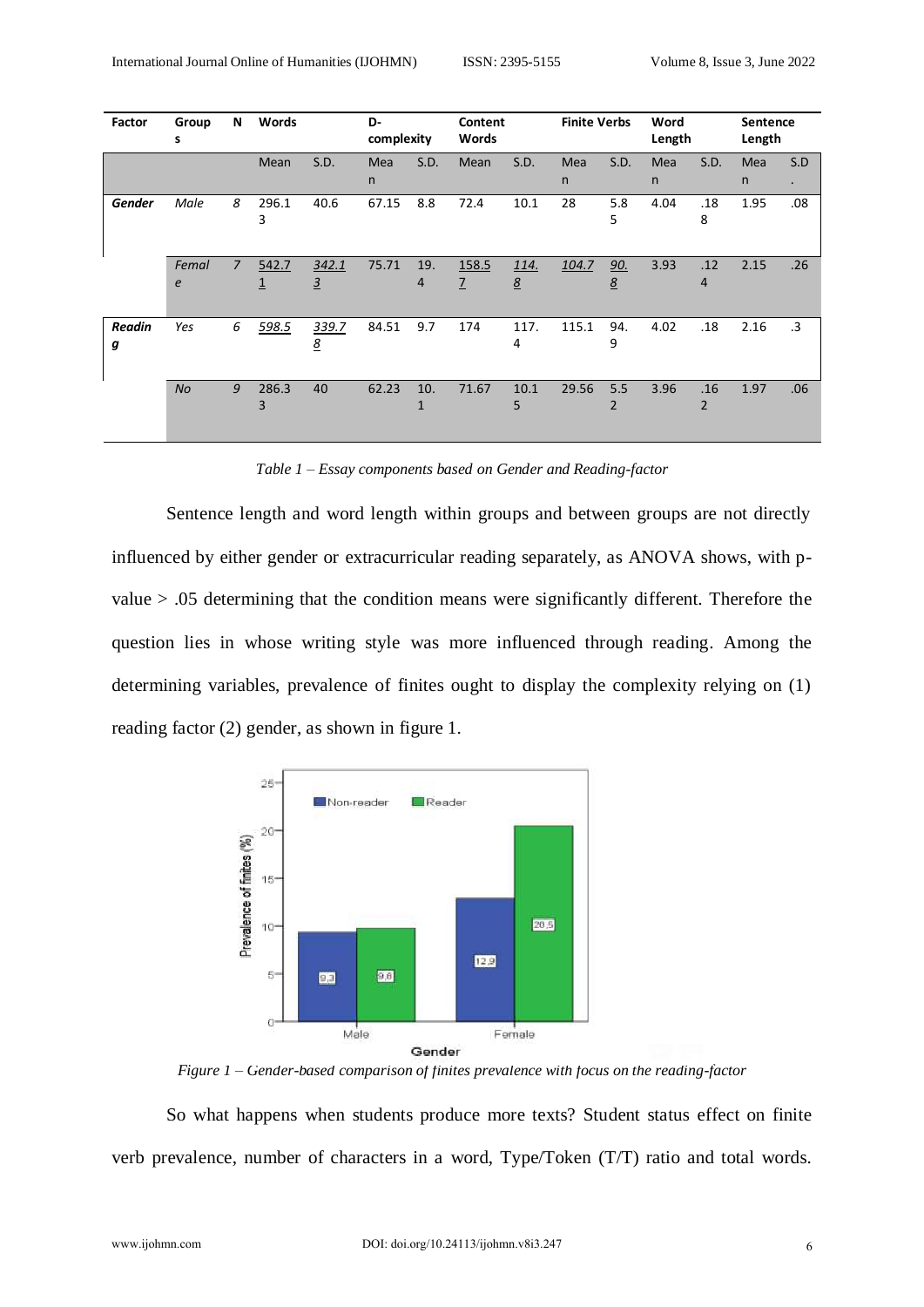Figure 2 shows students' total words produced, type/token ratio, word length and finite verbs count, square rooted to fit into grouped comparison. Female readers show the highest score in finite verbs and total words.



*Figure 2 – Grouped variables between and within groups*

Lengthy essays in this study are associated with sophisticated words, longer sentences, more expressions and so on. Reading yields an effect on writing style for girls, which relatively influences boys'; while male readers wrote longer words, but not as lexically diverse as female readers and surprisingly less than both categorical non readers. On the one hand, boys have similar tendency regarding finite verbs. On the other hand, female readers produce longer and more complex essays, as shown in the token-to-type ratio and other parameters. Reading significantly affects semantic capacity of both genders. However, punctuation marks have not been generally used as the students lack the initiation to experiment with the language.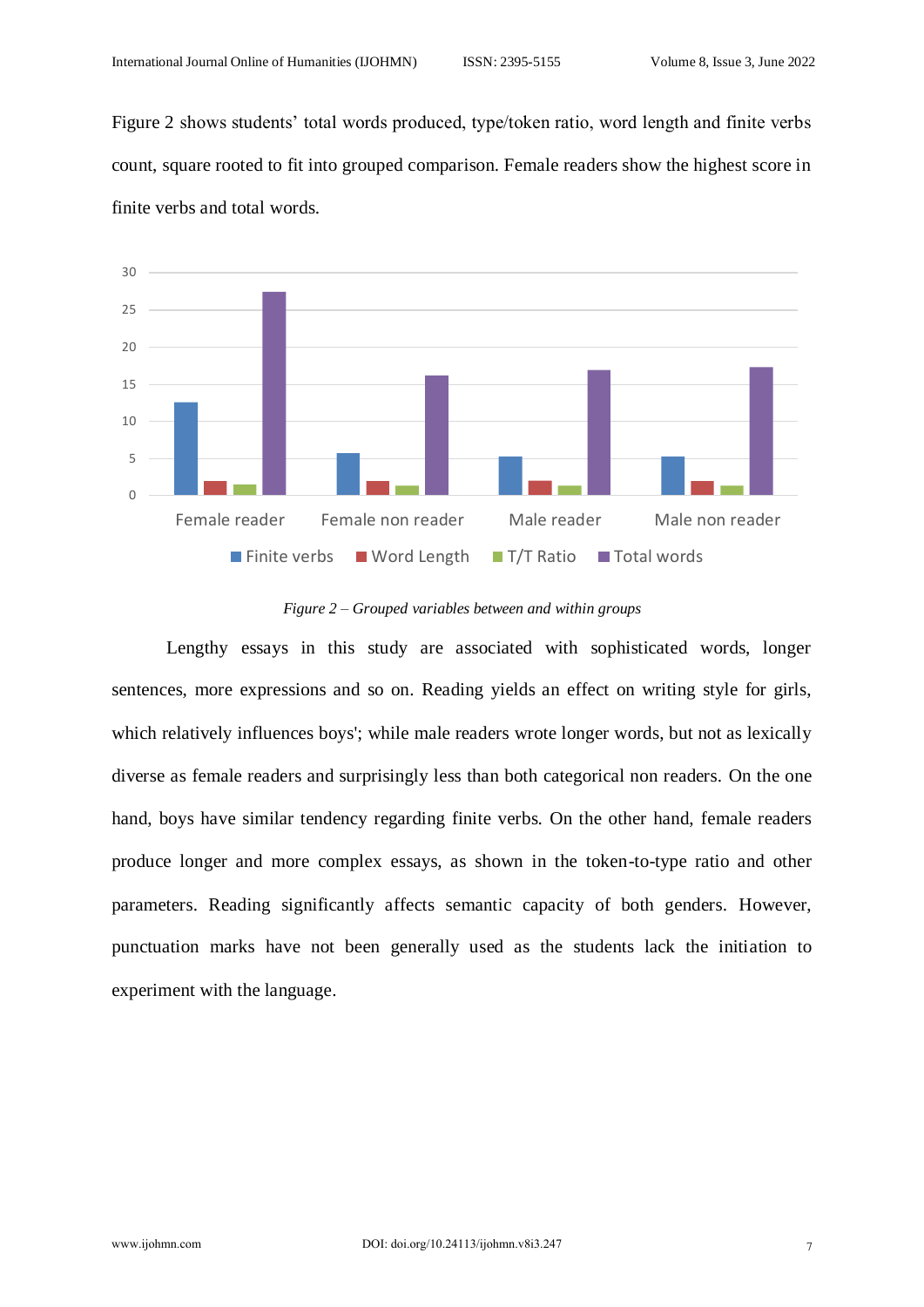#### **References**

- Anthony, L. (2012) *AntConc*(Version 3.3.5) [Computer Software]. Tokyo, Japan: WasedaUniversity. Available from http://www.antlab.sci.waseda.ac.jp/.
- Baker, M. C. (2001) *Syntax*. The Handbook of Linguistics. Blackwell Handbooks in Linguistics.
- Cameron, L. & Deignan, A., (2006) *The Emergence of Metaphor in Discourse.* Oxford University Press. Applied Linguistics 27/4 (pp 671–690) doi:10.1093/applin/aml032.
- Cruse, D. A. (2001) *The Lexicon*. The Handbook of Linguistics. Blackwell Handbooks in Linguistics.
- Cummins, J. (2005) *Teaching for Cross-Language Transfer in Dual Language Education: Possibilities and Pitfalls*. Teachers of English to Speakers of Other Languages, Inc. (TESOL)
- Cummins, J. (2008) *Teaching for Transfer: Challenging the Two Solitudes Assumpion in Bilingual Education*. Language education in Europe: The Common European Framework of Reference (pp. 1528-1538)
- Cummins, J. (2017) *Teaching for Transfer in Multilingual School contexts*. Bilingual and Multilingual Education, pp. 103-115.
- García Mayo, M. & Alegria de la Colina, A. (2009) *Oral interaction in task-based EFL learning: The use of the L1 as a cognitive tool*. IRAL - International Review of Applied Linguistics in Language Teaching. 47. 325-345. 10.1515/iral.2009.014.
- Herdina, P. & Jessner, U. (2002) *A Dynamic Model of Multilingualism. Perspectives of Change in Psycholinguistics.* Multilingual Matters, 121. Clevedon: Cromwell Press Limited.
- Hofer, B. (2015) *On the Dynamics of Early Multilingualism*. De Gruyter.